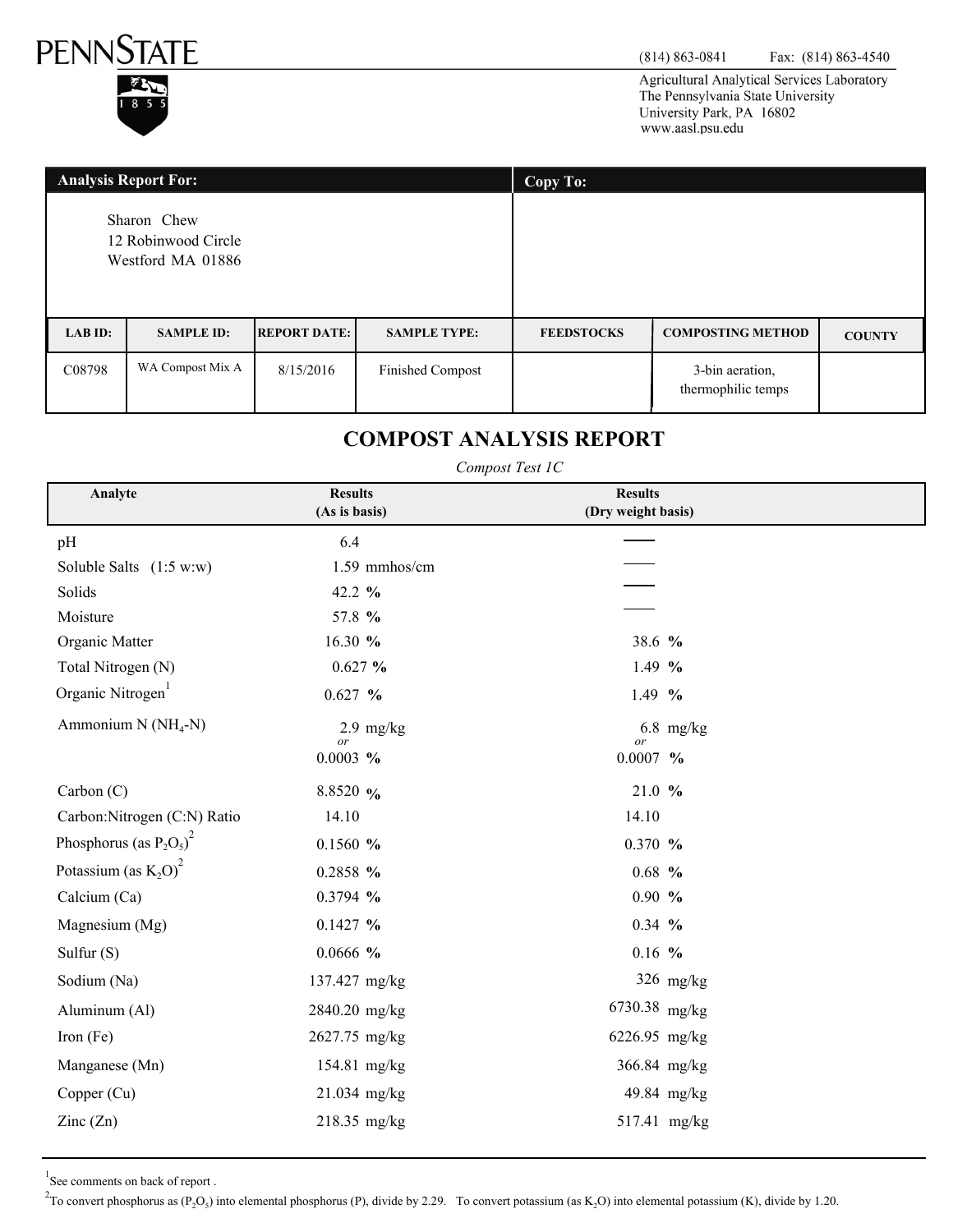## **INTERPRETATION**

| pH                                                          | pH is a measure of active acidity in the feedstock or compost. The pH scale is 0 (acidic) to 14 (basic) with 7 being<br>neutral. Most finished composts will have pH values in the range of 5.0 to 8.5. Ideal pH depends on compost use.<br>A lower pH is preferred for certain ornamental plants while a neutral pH is suitable for most other applications. pH<br>is not a measure of the total acidity or alkalinity and cannot be used to predict the effect of compost on soil pH.                                                                                                                                                                                                                                                                                                                                                                                                                                                                                                                                                                                                                                                                                                                                                                                                                                                           |
|-------------------------------------------------------------|---------------------------------------------------------------------------------------------------------------------------------------------------------------------------------------------------------------------------------------------------------------------------------------------------------------------------------------------------------------------------------------------------------------------------------------------------------------------------------------------------------------------------------------------------------------------------------------------------------------------------------------------------------------------------------------------------------------------------------------------------------------------------------------------------------------------------------------------------------------------------------------------------------------------------------------------------------------------------------------------------------------------------------------------------------------------------------------------------------------------------------------------------------------------------------------------------------------------------------------------------------------------------------------------------------------------------------------------------|
| Soluble<br><b>Salts</b>                                     | Soluble salts are determined by measuring electrical conductivity (EC) in a 1:5 (compost:water, weight ratio)<br>slurry. EC is related to the total soluble salts dissolved in the slurry and is measured in units of millimhos/cm<br>(mmhos/cm). Compost soluble salt levels typically range from 1 to 10 mmhos/cm. High salinity may be toxic to<br>plants. Ideal soluble salt levels will depend on the end use of the compost. Final compost blends with soil or<br>container media/potting mixes should be tested for soluble salts.                                                                                                                                                                                                                                                                                                                                                                                                                                                                                                                                                                                                                                                                                                                                                                                                         |
| % Solids,<br>% Moisture                                     | The ideal moisture content for composting will depend on the water holding capacity of the materials being<br>composted. In general, high organic matter materials have a higher water holding capacity and a higher ideal<br>moisture content. A typical starting compost mix will have an ideal % solids content of 35-55 % (65-45 %<br>moisture). Finished compost should have a % solids content of 50-60 % (50-40 % moisture).                                                                                                                                                                                                                                                                                                                                                                                                                                                                                                                                                                                                                                                                                                                                                                                                                                                                                                               |
| % Organic<br><b>Matter</b>                                  | There is no ideal organic matter level for feedstocks or finished compost. Organic matter content will decrease<br>during composting. The organic matter content (dry weight basis) of typical feedstocks and starting mixes will be<br>greater than 60 % while that of finished compost will be in the range of 30-70 %. An organic matter content (dry<br>weight basis) of 50-60 % is desirable for most compost uses.                                                                                                                                                                                                                                                                                                                                                                                                                                                                                                                                                                                                                                                                                                                                                                                                                                                                                                                          |
| Nitrogen:<br>Total,<br>Organic,<br>Ammonium,<br>and Nitrate | Total nitrogen (N) includes all forms of nitrogen: organic N, ammonium N ( $NH_4$ -N), and nitrate N ( $NO_3$ -N). Total<br>N will normally range from less than 1 % to around 5 % (dry weight basis) in most feedstocks and from 0.5 to 2.5<br>% (dry weight basis) in finished composts. $NO3-N$ (an optional test) is generally present in only low<br>concentrations in immature composts, although it may increase as the compost matures. NH <sub>4</sub> -N levels may be high<br>during initial stages of the composting process, but decrease as maturity increases. Organic N is determined by<br>subtracting the inorganic N forms, $NH_4$ -N and NO <sub>3</sub> -N, from total N. However, because NO <sub>3</sub> -N levels are generally<br>very low, total nitrogen minus NH <sub>4</sub> -N provides a good estimate of organic N in most composts and is the value<br>shown on the front of this report. In stable, finished composts, most of the N should be in the organic form. While<br>$NH4-N$ and NO <sub>3</sub> -N are immediately available to plants, organic N is only slowly available, approximately 10 to 20<br>% per year. However, mineralization or break-down of organic N into available inorganic forms depends on the C:<br>N ratio (see below) as well as factors such as soil moisture and temperature. |
| <b>Total</b><br>Carbon                                      | Total carbon (C) is a direct measurement of all organic and inorganic carbon in the compost sample. Unless the<br>sample has a high $pH$ ( $> 8.3$ ) or is known to contain carbonates, essentially all carbon will be in the organic form.<br>Compost organic matter typically contains around 54 % organic carbon by weight. The carbon content of<br>individual feedstocks may vary from this ratio.                                                                                                                                                                                                                                                                                                                                                                                                                                                                                                                                                                                                                                                                                                                                                                                                                                                                                                                                           |
| Carbon:<br>Nitrogen<br>Ratio                                | This is the ratio of total carbon $(C)$ to total nitrogen $(N)$ in the compost sample provided. $C:N$ ratio may be used as<br>an indicator of compost stability and N availability. Compost C:N ratio typically decreases during composting if<br>the starting C:N ratio is $> 25$ , but may increase if the starting C:N ratio is low (< 15) and N is lost during the<br>composting process. Composts with high C:N ratios (> 30) will likely immobilize or tie-up N if applied to soil,<br>while those with low C:N ratios $(< 20$ ) will mineralize or break-down organic N to inorganic (plant-available) N.                                                                                                                                                                                                                                                                                                                                                                                                                                                                                                                                                                                                                                                                                                                                  |
| Phosphorus,<br>Potassium                                    | Phosphorus $(P)$ and potassium $(K)$ are plant macronutrients. Values reported are for total amounts given in the<br>oxide forms ( $P_2O_5$ and $K_2O$ ). These results provide an indication of the nutrient value of the compost sample.<br>However, plant availability of total phosphorus and potassium in compost has not yet been established.                                                                                                                                                                                                                                                                                                                                                                                                                                                                                                                                                                                                                                                                                                                                                                                                                                                                                                                                                                                              |
| Nitrogen,<br>Phosphorus,<br>Potassium<br><b>Balance</b>     | When compost is applied on the basis of nitrogen (N), most composts will have an excess of phosphorus (P) and<br>potassium (K) relative to crop demand. These mineral elements and salts can accumulate to above optimum levels<br>with repeated application. Growers using compost should regularly soil test to monitor P, K and salt accumulation<br>and should consider using other nutrient sources or nitrogen fixing legumes in their crop rotation especially when<br>P and K levels are above optimum.                                                                                                                                                                                                                                                                                                                                                                                                                                                                                                                                                                                                                                                                                                                                                                                                                                   |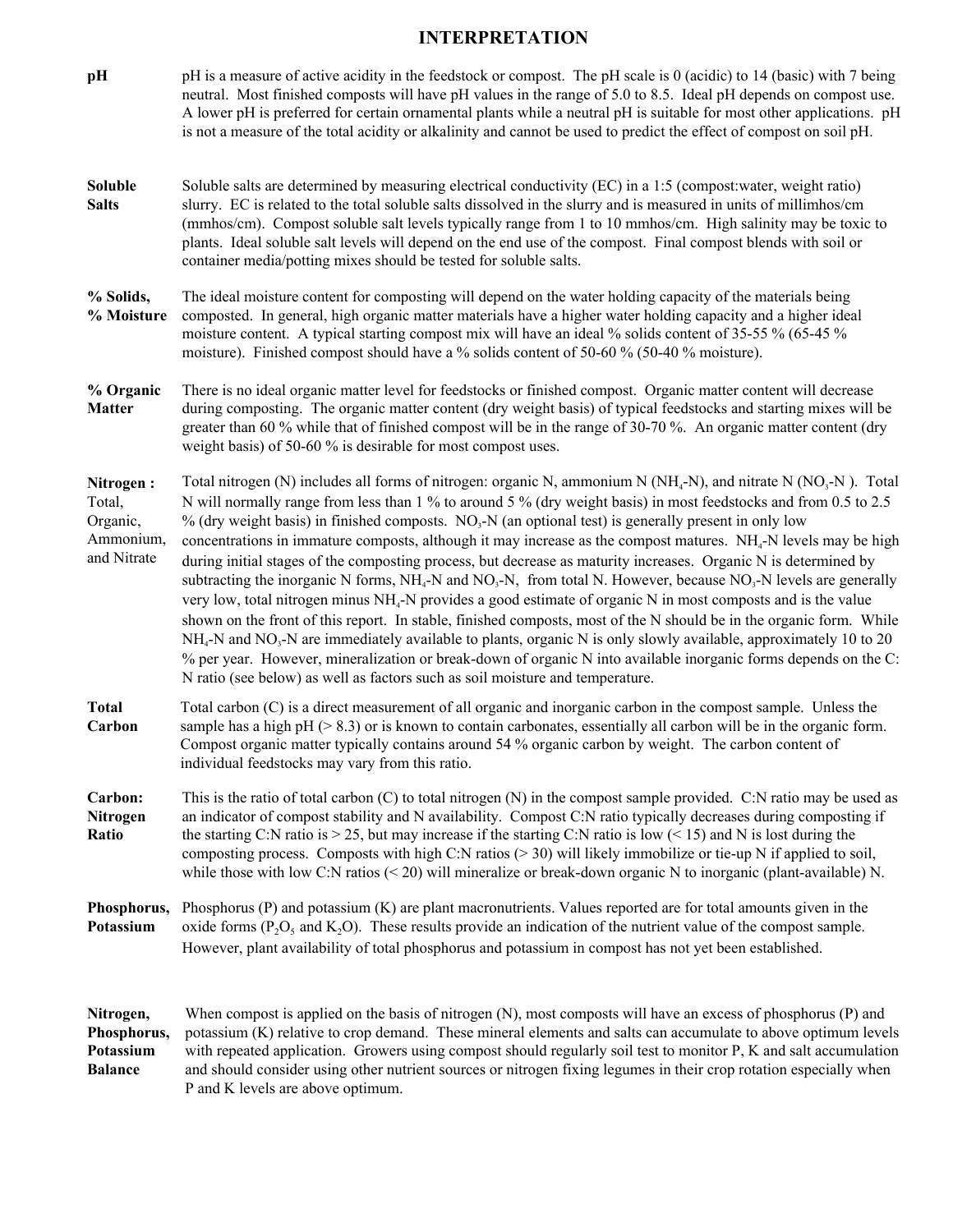



Agricultural Analytical Services Laboratory The Pennsylvania State University University Park, PA 16802 www.aasl.psu.edu

| <b>Analysis Report For:</b>                             |                  |                    | Copy To:                |                   |                                       |               |
|---------------------------------------------------------|------------------|--------------------|-------------------------|-------------------|---------------------------------------|---------------|
| Sharon Chew<br>12 Robinwood Circle<br>Westford MA 01886 |                  |                    |                         |                   |                                       |               |
| <b>LAB ID</b>                                           | <b>SAMPLE ID</b> | <b>REPORT DATE</b> | <b>SAMPLE TYPE</b>      | <b>FEEDSTOCKS</b> | <b>COMPOSTING METHOD</b>              | <b>COUNTY</b> |
| C08798                                                  | WA Compost Mix A | 8/15/2016          | <b>Finished Compost</b> |                   | 3-bin aeration,<br>thermophilic temps |               |

### **COMPOST BIOASSAY**

# **Seedling Emergence and Relative Growth**

| <b>TEST PARAMETERS</b>          |                                |  |  |
|---------------------------------|--------------------------------|--|--|
| <b>Test Dates:</b>              | 8/15/2016<br>8/8/2016<br>to    |  |  |
| <b>Seed Type:</b>               | Cucumber-Marketmore 76 Variety |  |  |
| <b>Media Type:</b><br>(Control) | Miracle Gro Moisture Control   |  |  |
| Vermiculite:                    | NK Professional Grade          |  |  |

| <b>TEST RESULTS</b>                                                        |        |  |  |
|----------------------------------------------------------------------------|--------|--|--|
| <b>Emergence:</b><br>$(% \mathcal{O}_{0}\cap \mathcal{O}_{0})$ of control) | 100.00 |  |  |
| <b>Seedling Vigor:</b><br>$(\%):$                                          | 100.00 |  |  |

| <b>COMMENTS</b> |
|-----------------|
|                 |
|                 |
|                 |